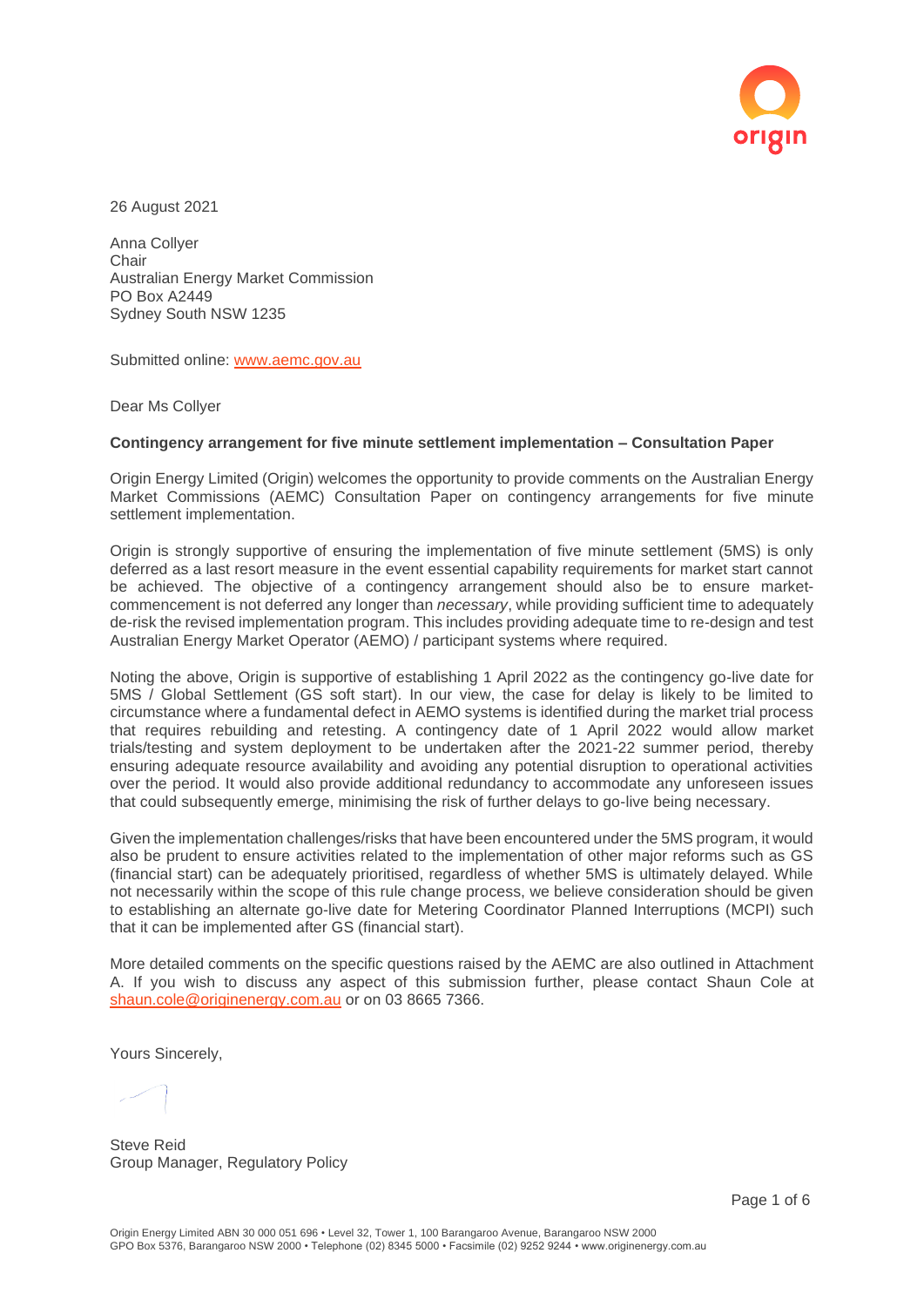#### **Section 4.1 – Contingency planning and readiness capability**

| <b>Questions</b>                                                                                                                                                                  | <b>Feedback</b>                                                                                                                                                                                                                                                                                                                                                                                                                                                                                                                                                                                  |  |
|-----------------------------------------------------------------------------------------------------------------------------------------------------------------------------------|--------------------------------------------------------------------------------------------------------------------------------------------------------------------------------------------------------------------------------------------------------------------------------------------------------------------------------------------------------------------------------------------------------------------------------------------------------------------------------------------------------------------------------------------------------------------------------------------------|--|
| Question 1 - Contingency planning and readiness capability                                                                                                                        |                                                                                                                                                                                                                                                                                                                                                                                                                                                                                                                                                                                                  |  |
| a) Are there any other issue(s), in<br>addition to AEMO's market start<br>notice, the Commission should<br>consider for any potential delay to<br>commencement of 5MS and GS soft | As outlined in the Consultation Paper, the AEMC will be heavily reliant on AEMO's market start<br>notice in determining the need for a delay to the commencement of 5MS / GS (soft start) and if<br>so, whether a short or extended delay is appropriate given the nature of the underlying issue.<br>We also understand a delay is only likely to be pursued as a last resort in the event essential<br>capability requirements for market start cannot be achieved.                                                                                                                            |  |
| start? If so, what issue(s) and why?                                                                                                                                              | Origin is broadly supportive of this approach and agrees that a delay to the commencement<br>date should be no longer than necessary, meaning a short delay period should be<br>accommodated where possible. However, we consider the case for delay is likely to be limited<br>to circumstances where a fundamental defect in AEMO's systems is identified during the<br>market trial process that requires rebuilding and retesting, which will necessitate an extended<br>delay period to ensure AEMO / participant system readiness.                                                         |  |
|                                                                                                                                                                                   | In considering the timeframes associated with any delay recommendation, it will therefore be<br>essential for the AEMC/AEMO to give adequate regard to:                                                                                                                                                                                                                                                                                                                                                                                                                                          |  |
|                                                                                                                                                                                   | the need for subsequent industry testing periods and the extent to which testing and<br>pre/post cut-over activities could be reasonably accommodated by market participants,<br>noting heightened operational activities over the summer period can reduced resource<br>availability; and                                                                                                                                                                                                                                                                                                       |  |
|                                                                                                                                                                                   | the extent to which the delay timeframe would mitigate against the need for any further<br>revisions to the go-live date if unforeseen issues emerge through the subsequent<br>testing/trial period.                                                                                                                                                                                                                                                                                                                                                                                             |  |
|                                                                                                                                                                                   | Regarding the latter, we consider a short delay scenario would provide limited time to address<br>any additional issues that emerge through re-testing, heightening the risk of subsequent<br>delays being required. This would fundamentally undermine the objective of the rule change<br>proposal, which is to provide market participants with certainty around the alternate<br>contingency go-live date. Where a short delay is to be pursued, the AEMC may therefore need<br>to consider whether a subsequent contingency date could be required if testing is unable to be<br>completed. |  |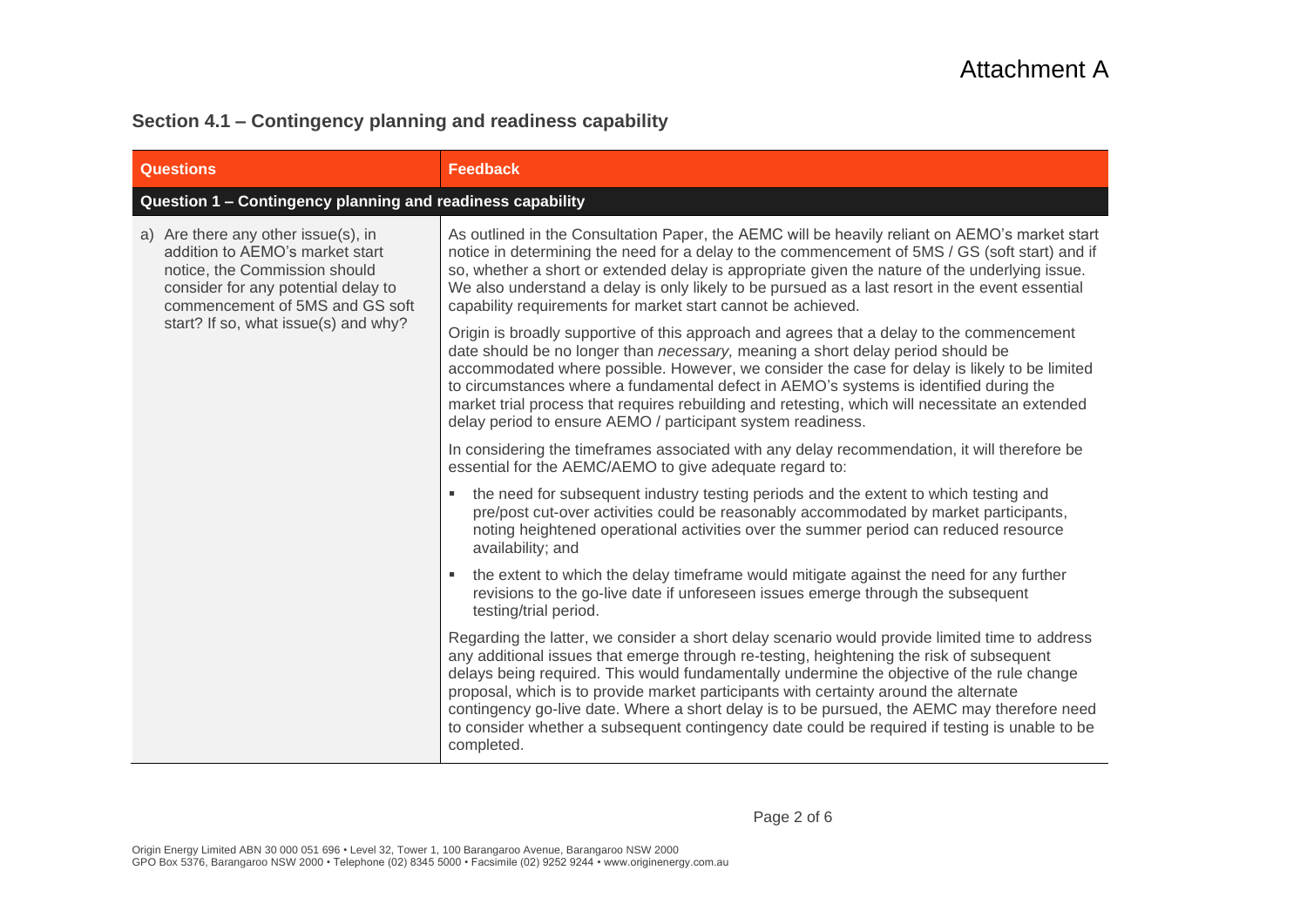## **Section 4.2 – Key trade-offs for an 'extended delay'**

| <b>Questions</b>                                                                                                                                                                           | <b>Feedback</b>                                                                                                                                                                                                                                                                                                                                                                                                                                                                                 |  |
|--------------------------------------------------------------------------------------------------------------------------------------------------------------------------------------------|-------------------------------------------------------------------------------------------------------------------------------------------------------------------------------------------------------------------------------------------------------------------------------------------------------------------------------------------------------------------------------------------------------------------------------------------------------------------------------------------------|--|
| Question 2 - Extended delay options                                                                                                                                                        |                                                                                                                                                                                                                                                                                                                                                                                                                                                                                                 |  |
| a) If an 'extended delay' to 5MS and GS<br>is required, do you have a preference<br>between commencing on 1 February<br>2022 or 1 April 2022? If so, which date<br>and why?                | Origin is supportive of establishing 1 April 2022 as the contingency go-live date where a delay<br>to the commencement of 5MS / GS (soft start) is required, most likely due to a fundamental<br>defect in AEMO systems for five minute essential functions being identified that requires some<br>level of re-design. This approach would best satisfy the additional criteria outlined in our<br>response to Question 1 above. I.e. it would:                                                 |  |
|                                                                                                                                                                                            | allow market trials/testing and system deployment to be undertaken after the 2021-22<br>summer period, thereby ensuring adequate resource availability and avoiding any potential<br>disruption to operational activities over the period; and                                                                                                                                                                                                                                                  |  |
|                                                                                                                                                                                            | provide additional redundancy to accommodate any unforeseen issues that could<br>subsequently emerge, minimising the risk of further delays to go-live being necessary.                                                                                                                                                                                                                                                                                                                         |  |
|                                                                                                                                                                                            | In contrast, 1 February 2022 is unlikely to provide sufficient time to rectify such a defect or<br>conduct essential market trials, noting it would be impractical to schedule trials between mid-<br>December 2021 and mid-January 2022 due to the heightened level of operational support<br>required over the summer period and general resourcing constraints associated with the<br>Christmas/New Year period.                                                                             |  |
|                                                                                                                                                                                            | 1 April 2022 would also align go-live with the commencement of a financial quarter. It is<br>recognised this approach would prolong the misalignment between physical market settlement<br>and the settlement of ASX five minute cap contracts by two months (relative to a 1 February<br>2022 commencement date). However, on balance we see greater benefit in alignment given<br>the associated reduction in administrative complexity of managing our physical and contractual<br>position. |  |
| Question 3 - Industry implementation costs                                                                                                                                                 |                                                                                                                                                                                                                                                                                                                                                                                                                                                                                                 |  |
| a) If an extended delay is needed, what<br>is the estimated difference in costs to<br>your organisation between 5MS and<br>GS soft start commencing on 1<br>February 2022 or 1 April 2022? | Any revision to the 5MS start date would result in disruption to Origin's program cut over and<br>necessitate additional actions/resourcing to deprioritise and reschedule activities. However,<br>the costs associated with accommodating the alternate extended go-live dates proposed are<br>unlikely to be materially different for Origin.                                                                                                                                                 |  |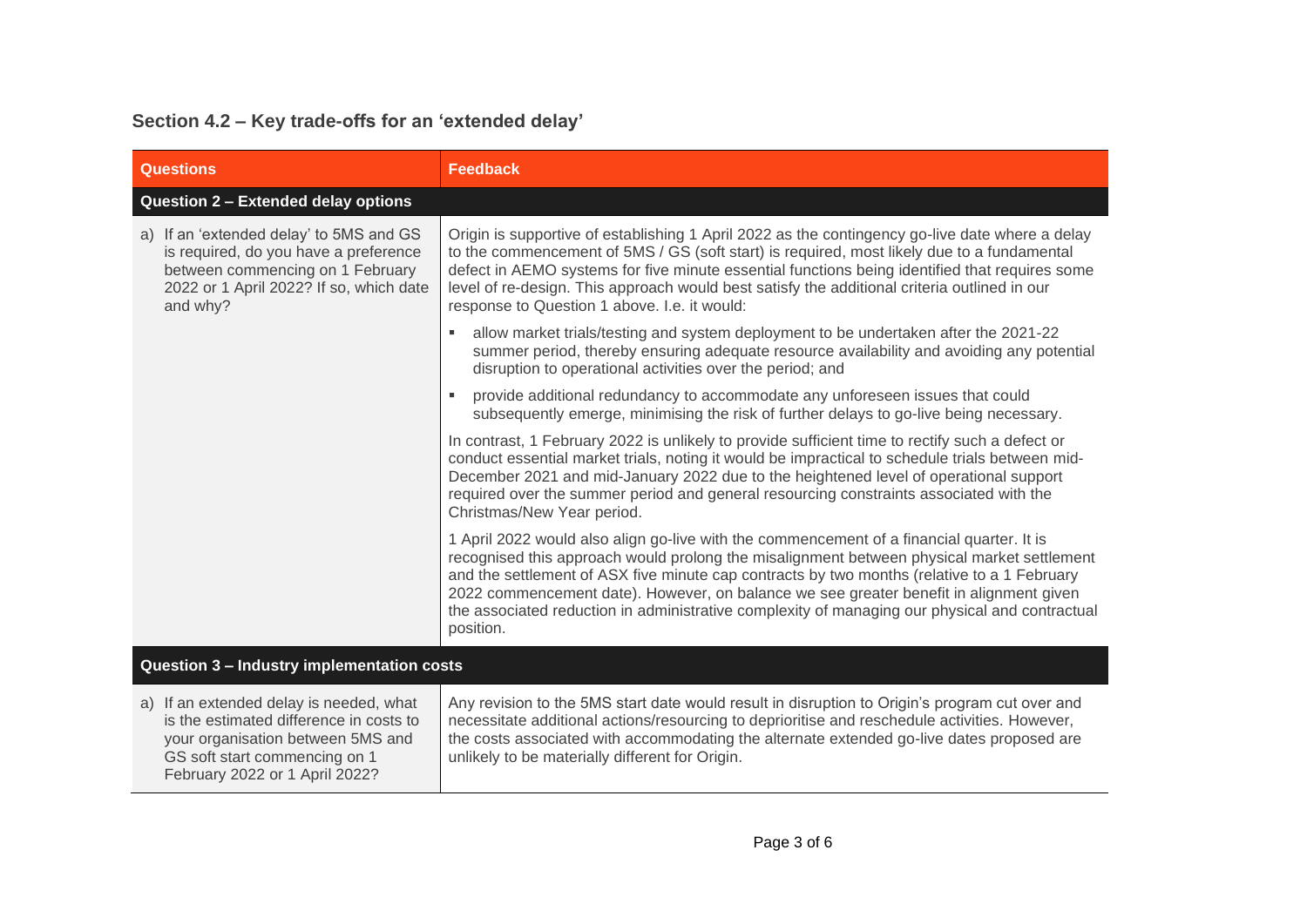| Question 4 - Financial contract market implications |                                                                                                                                                                                                                                                                     |                                                                                                                                                                                                                                                                                                                                                                                                                                                                                                                                                                                                                                                                                                                              |
|-----------------------------------------------------|---------------------------------------------------------------------------------------------------------------------------------------------------------------------------------------------------------------------------------------------------------------------|------------------------------------------------------------------------------------------------------------------------------------------------------------------------------------------------------------------------------------------------------------------------------------------------------------------------------------------------------------------------------------------------------------------------------------------------------------------------------------------------------------------------------------------------------------------------------------------------------------------------------------------------------------------------------------------------------------------------------|
|                                                     | a) If there is a delay to the<br>commencement of 5MS, would you<br>prefer the new commencement of 5MS<br>to be mid-quarter or the start of<br>quarter? How important is this relative<br>to other issues considered?                                                | As outlined in response to Question 2 above, Origin's preference is to align the<br>commencement of 5MS with the start of a financial quarter.                                                                                                                                                                                                                                                                                                                                                                                                                                                                                                                                                                               |
|                                                     | b) If an extended delay is needed, are<br>there other contract market issues the<br>Commission should consider when<br>deciding between 1 February or 1<br>April? Please explain and provide<br>evidence.                                                           | Origin is not aware of any additional contract market issues that should impact the AEMC's<br>assessment of the alternate extended delay dates, noting other bespoke over-the-counter<br>(OTC) contracts will likely have provisions that deal with delay scenarios such as this.                                                                                                                                                                                                                                                                                                                                                                                                                                            |
|                                                     | c) What are the estimated legal costs<br>associated with re-negotiating<br>contracts?                                                                                                                                                                               | Origin has not undertaken an assessment of the costs associated with contract renegotiations.<br>However, to the extent any costs are likely to be incurred, we expect those costs would be<br>similar under the two extended delay periods proposed.                                                                                                                                                                                                                                                                                                                                                                                                                                                                        |
|                                                     | <b>Question 5 - Summer implementation</b>                                                                                                                                                                                                                           |                                                                                                                                                                                                                                                                                                                                                                                                                                                                                                                                                                                                                                                                                                                              |
|                                                     | a) Would the commencement of 5MS<br>and GS soft-start on 1 February 2022<br>be considered high risk for<br>implementation given the additional<br>risks of summer operations for your<br>business or the market as a whole?<br>Please explain and provide evidence. | As outlined in response to Questions 1 and 2 above, Origin is strongly supportive of adopting a<br>contingency go-live date that avoids the summer peak period. Historically, summer is the most<br>volatile trading period in the NEM and resourcing can often be constrained due to the need to<br>prioritise operational activities. Consistent with the rational for applying a regulatory change<br>freeze over that period, it would be imprudent to adopt a go-live date that creates an additional<br>burden for industry and AEMO over that period, noting a 1 February 2022 go-live would<br>require final testing, deployment and hyper-care arrangements to be established during the<br>volatile summer period. |
| <b>Question 6 - Delayed benefits</b>                |                                                                                                                                                                                                                                                                     |                                                                                                                                                                                                                                                                                                                                                                                                                                                                                                                                                                                                                                                                                                                              |
|                                                     | a) If an extended delay is needed, to<br>what extent would commencing 5MS<br>and GS on 1 February or 1 April 2022<br>delay the realisation of benefits for<br>individual participants or the industry                                                               | The efficiency benefits associated with 5MS and GS are expected to accrue over the medium<br>to long term. Deferring the go-live date by an additional two months under the extended delay<br>scenario (i.e. from 1 February 2022 to 1 April 2022) is therefore unlikely to result in the deferral<br>of net market benefits.                                                                                                                                                                                                                                                                                                                                                                                                |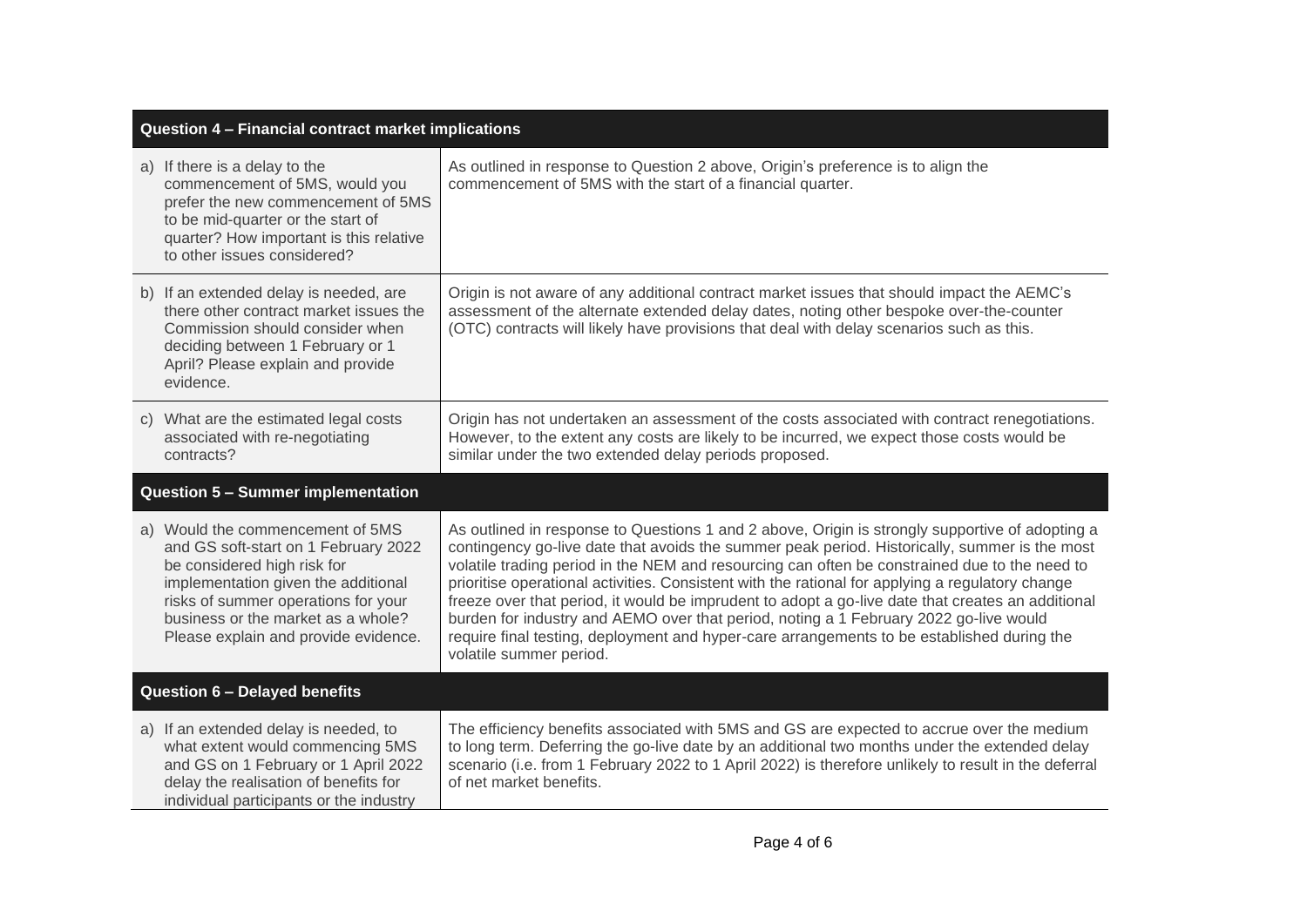| as a whole? Please quantify and<br>provide evidence. |
|------------------------------------------------------|
|                                                      |

### **Section 4.3 – Implications for global settlements, wholesale demand response mechanism and other reforms**

| <b>Questions</b>                                                                                        |                                                                                                                                                                                                                                                                     | <b>Feedback</b>                                                                                                                                                                                                                                                                                                                                                                            |  |
|---------------------------------------------------------------------------------------------------------|---------------------------------------------------------------------------------------------------------------------------------------------------------------------------------------------------------------------------------------------------------------------|--------------------------------------------------------------------------------------------------------------------------------------------------------------------------------------------------------------------------------------------------------------------------------------------------------------------------------------------------------------------------------------------|--|
| Question 7 - Implications for Global Settlements, Wholesale Demand Response Mechanism and other reforms |                                                                                                                                                                                                                                                                     |                                                                                                                                                                                                                                                                                                                                                                                            |  |
|                                                                                                         | a) If there is a delay to the start date of<br>5MS and GS soft start, AEMO<br>proposes a minimum period of 5<br>months between GS soft start and GS<br>financial start. Are there any issues<br>with this transitional period?                                      | Origin is supportive of ensuring a minimum period of five months between GS (soft start) and<br>GS (financial start) if 5MS / GS (soft start) is delayed. This will ensure market participants have<br>sufficient time to understand their exposure to unaccounted for energy (UFE) costs and<br>potentially take actions to minimise their exposure before UFE cost allocation commences. |  |
| not?                                                                                                    | b) If there is a delay to GS financial start,<br>should there be an equivalent delay to<br>the date when AEMO is required to<br>publish the UFE trends report and<br>UFE reporting guidelines? If not, why                                                          | Origin is supportive of shifting the publication date for the UFE trends report commensurate<br>with any change to the commencement of GS (soft start) and GS (financial start) (i.e. as set<br>out in Table 4.1 of the Consultation Paper).                                                                                                                                               |  |
| $\mathcal{C}$ )<br>preferred, and why?                                                                  | Are there any issues stakeholders can<br>identify related to commencing the<br>WDRM on the same date as 5MS and<br>GS soft start? If so, what are these<br>issues and how material are they?<br>Further, what alternative date after<br>5MS implementation would be | Origin agrees the commencement of the Wholesale Demand Response Mechanism (WDRM)<br>would likely need to shift to align with any change to the 5MS commencement date given<br>dependencies between the two programs.                                                                                                                                                                       |  |
| d)<br>considered?                                                                                       | Are there other impacts on other<br>regulatory reforms that should be                                                                                                                                                                                               | Given the implementation challenges/risks that have been encountered under the 5MS<br>program, it would be prudent to ensure activities related to the implementation of other major<br>reforms such as GS (financial start) can be adequately prioritised, regardless of whether 5MS<br>is ultimately delayed. While not necessarily within the scope of this rule change process, this   |  |